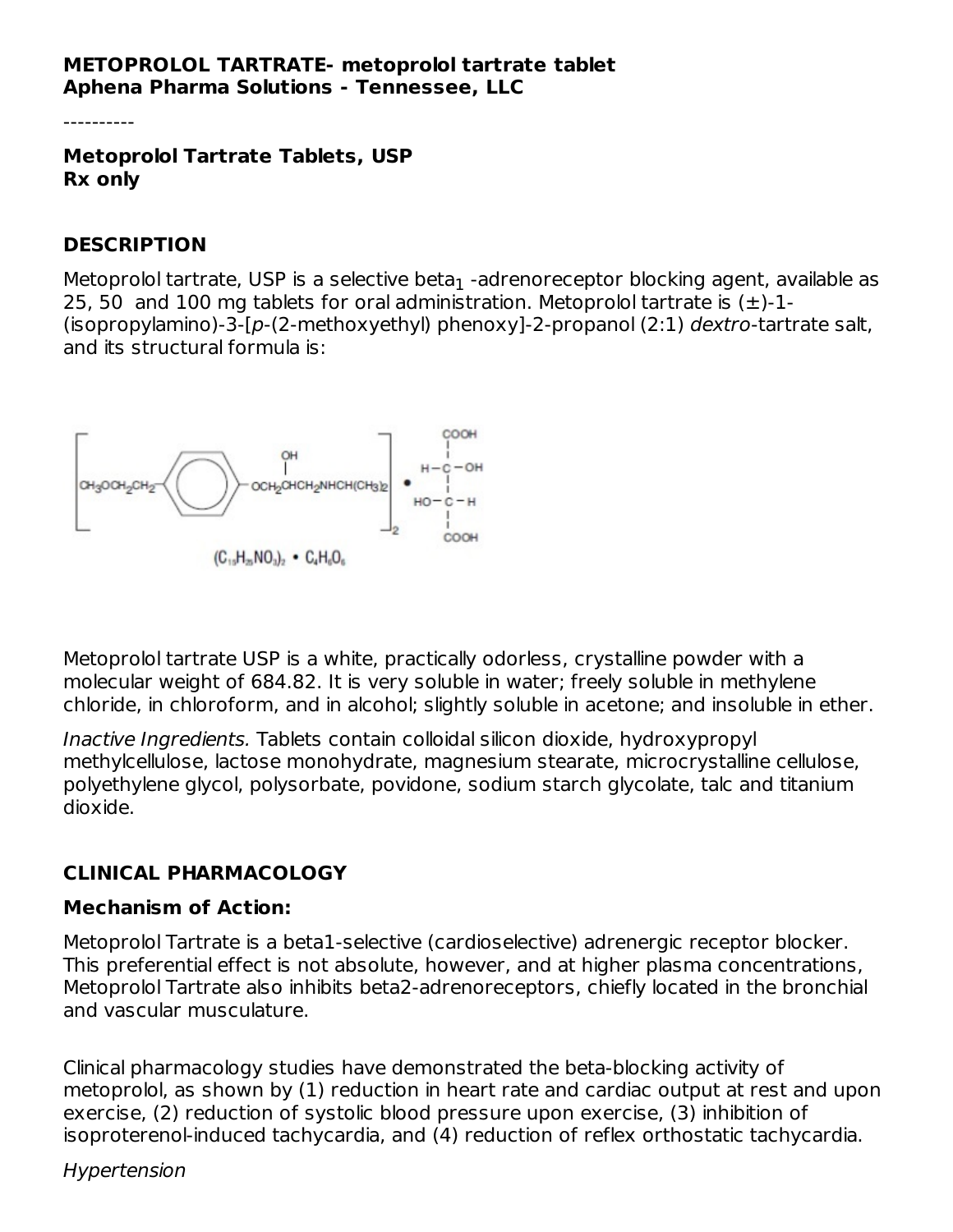The mechanism of the antihypertensive effects of beta-blocking agents has not been fully elucidated. However, several possible mechanisms have been proposed: (1) competitive antagonism of catecholamines at peripheral (especially cardiac) adrenergic neuron sites, leading to decreased cardiac output; (2) a central effect leading to reduced sympathetic outflow to the periphery; and (3) suppression of renin activity.

#### Angina Pectoris

By blocking catecholamine-induced increases in heart rate, in velocity and extent of myocardial contraction, and in blood pressure, Metoprolol Tartrate reduces the oxygen requirements of the heart at any given level of effort, thus making it useful in the longterm management of angina pectoris.

#### Myocardial Infarction

The precise mechanism of action of Metoprolol Tartrate in patients with suspected or definite myocardial infarction is not known.

### **Pharmacodynamics**

Relative beta1 selectivity is demonstrated by the following: (1) In healthy subjects, Metoprolol Tartrate is unable to reverse the beta2-mediated vasodilating effects of epinephrine. This contrasts with the effect of nonselective (beta1 plus beta2) beta blockers, which completely reverse the vasodilating effects of epinephrine. (2) In asthmatic patients, Metoprolol Tartrate reduces FEV1 and FVC significantly less than a nonselective beta blocker, propranolol, at equivalent beta1-receptor blocking doses.

Metoprolol Tartrate has no intrinsic sympathomimetic activity, and membrane-stabilizing activity is detectable only at doses much greater than required for beta blockade. Animal and human experiments indicate that Metoprolol Tartrate slows the sinus rate and decreases AV nodal conduction.

Significant beta-blocking effect (as measured by reduction of exercise heart rate) occurs within 1 hour after oral administration, and its duration is dose-related. For example, a 50% reduction of the maximum effect after single oral doses of 20, 50, and 100 mg occurred at 3.3, 5.0, and 6.4 hours, respectively, in normal subjects. After repeated oral dosages of 100 mg twice daily, a significant reduction in exercise systolic blood pressure was evident at 12 hours. When the drug was infused over a 10-minute period, in normal volunteers, maximum beta blockade was achieved at approximately 20 minutes. Equivalent maximal beta-blocking effect is achieved with oral and intravenous doses in the ratio of approximately 2.5:1.

There is a linear relationship between the log of plasma levels and reduction of exercise heart rate. However, antihypertensive activity does not appear to be related to plasma levels. Because of variable plasma levels attained with a given dose and lack of a consistent relationship of antihypertensive activity to dose, selection of proper dosage requires individual titration.

In several studies of patients with acute myocardial infarction, intravenous followed by oral administration of Metoprolol Tartrate caused a reduction in heart rate, systolic blood pressure and cardiac output. Stroke volume, diastolic blood pressure and pulmonary artery end diastolic pressure remained unchanged.

In patients with angina pectoris, plasma concentration measured at 1 hour is linearly related to the oral dose within the range of 50-400 mg. Exercise heart rate and systolic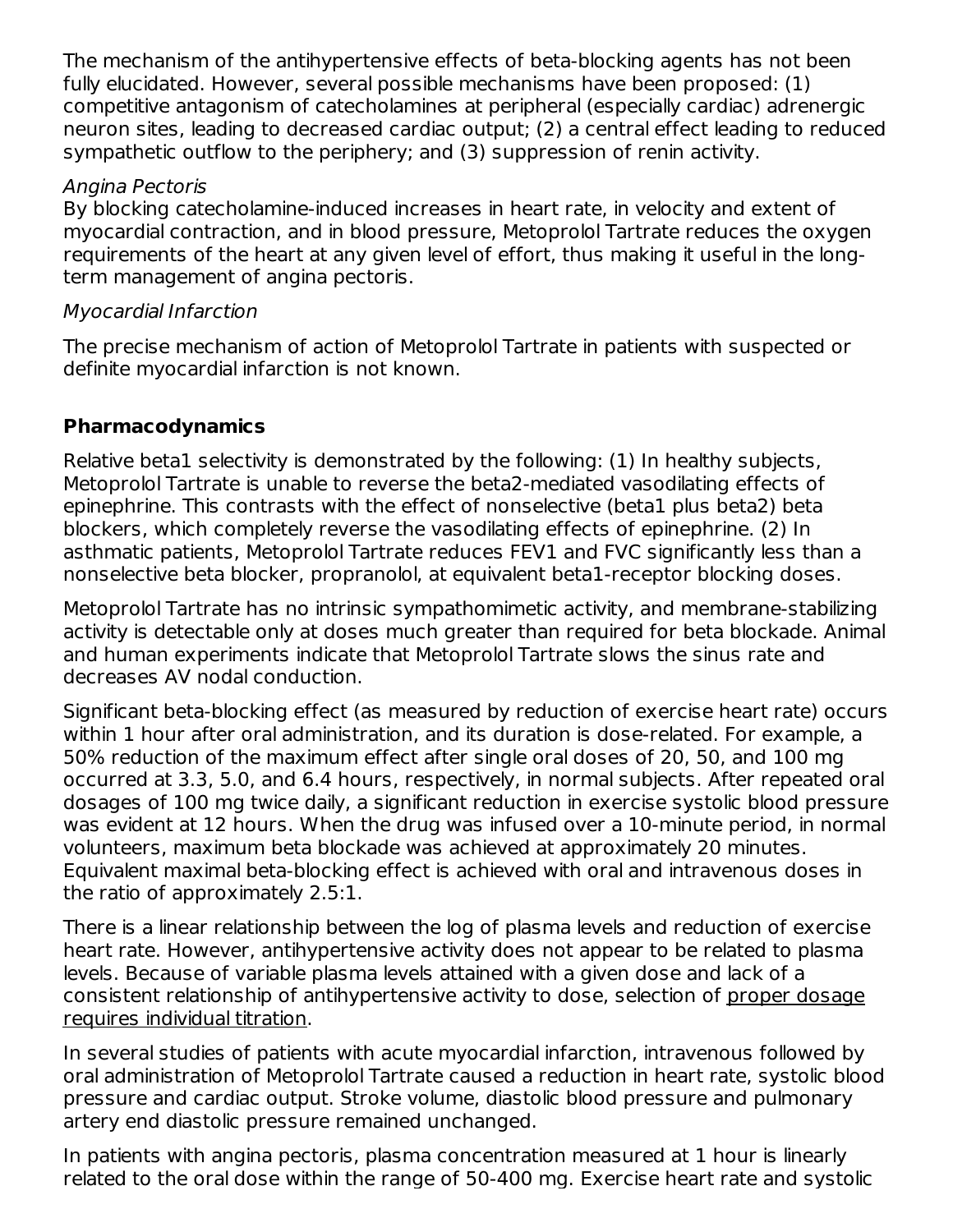related to the oral dose within the range of 50-400 mg. Exercise heart rate and systolic blood pressure are reduced in relation to the logarithm of the oral dose of metoprolol. The increase in exercise capacity and the reduction in left ventricular ischemia are also significantly related to the logarithm of the oral dose.

#### **Pharmacokinetics**

**Absorption:** The estimated oral bioavailability of immediate release metoprolol is about 50% because of pre-systemic metabolism which is saturable leading to nonproportionate increase in the exposure with increased dose.

**Distribution:** Metoprolol is extensively distributed with a reported volume of distribution of 3.2 to 5.6 L/kg. About 10% of metoprolol in plasma is bound to serum albumin. Metoprolol is known to cross the placenta and is found in breast milk. Metoprolol is also known to cross the blood brain barrier following oral administration and CSF concentrations close to that observed in plasma have been reported. Metoprolol is not a significant P-glycoprotein substrate.

**Metabolism:** Metoprolol Tartrate is primarily metabolized by CYP2D6. Metoprolol is a racemic mixture of R- and S- enantiomers, and when administered orally, it exhibits stereoselective metabolism that is dependent on oxidation phenotype. CYP2D6 is absent (poor metabolizers) in about 8% of Caucasians and about 2% of most other populations. Poor CYP2D6 metabolizers exhibit several-fold higher plasma concentrations of Metoprolol Tartrate than extensive metabolizers with normal CYP2D6 activity thereby decreasing Metoprolol Tartrate 's cardioselectivity.

**Elimination:** Elimination of Metoprolol Tartrate is mainly by biotransformation in the liver. The mean elimination half-life of metoprolol is 3 to 4 hours; in poor CYP2D6 metabolizers the half-life may be 7 to 9 hours. Approximately 95% of the dose can be recovered in urine. In most subjects (extensive metabolizers), less than 5% of an oral dose and less than 10% of an intravenous dose are excreted as unchanged drug in the urine. In poor metabolizers, up to 30% or 40% of oral or intravenous doses, respectively, may be excreted unchanged; the rest is excreted by the kidneys as metabolites that appear to have no beta blocking activity. The renal clearance of the stereo-isomers does not exhibit stereo-selectivity in renal excretion.

### Special populations

**Geriatric patients:** The geriatric population may show slightly higher plasma concentrations of metoprolol as a combined result of a decreased metabolism of the drug in elderly population and a decreased hepatic blood flow. However, this increase is not clinically significant or therapeutically relevant.

**Renal impairment**: The systemic availability and half-life of Metoprolol Tartrate in patients with renal failure do not differ to a clinically significant degree from those in normal subjects.

**Hepatic Impairment:** Since the drug is primarily eliminated by hepatic metabolism, hepatic impairment may impact the pharmacokinetics of metoprolol. The elimination halflife of Metoprolol is considerably prolonged, depending on severity (up to 7.2 h).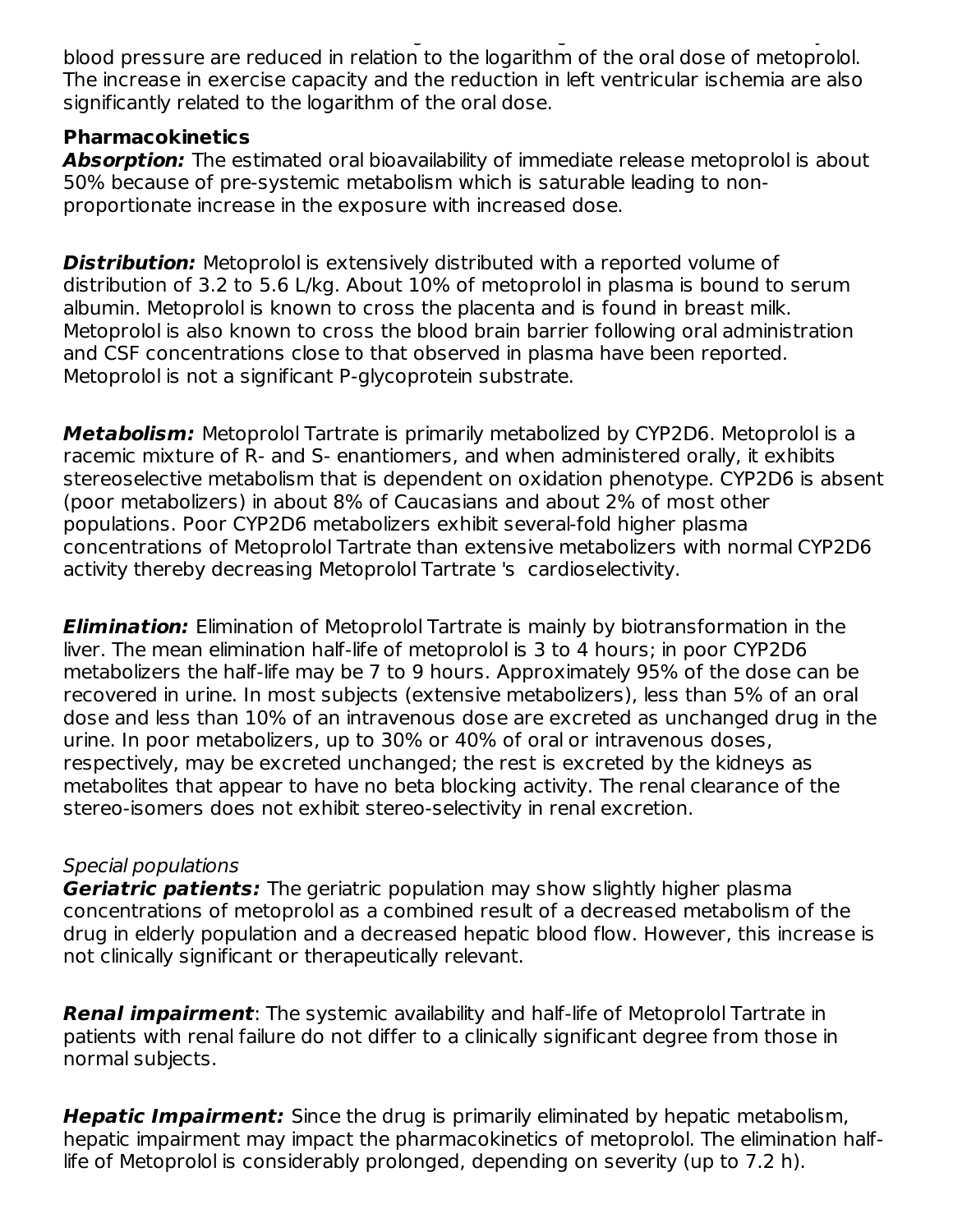#### **Clinical Studies: Hypertension**

In controlled clinical studies, Metoprolol Tartrate has been shown to be an effective antihypertensive agent when used alone or as concomitant therapy with thiazide-type diuretics, at dosages of 100 to 450 mg daily. In controlled, comparative, clinical studies, Metoprolol Tartrate has been shown to be as effective an antihypertensive agent as propranolol, methyldopa, and thiazide-type diuretics, to be equally effective in supine and standing positions.

#### **Angina Pectoris**

In controlled clinical trials, Metoprolol Tartrate, administered two or four times daily, has been shown to be an effective anti-anginal agent, reducing the number of angina attacks and increasing exercise tolerance. The dosage used in these studies ranged from 100- 400 mg daily. A controlled, comparative, clinical trial showed that Metoprolol Tartrate was indistinguishable from propranolol in the treatment of angina pectoris.

#### **Myocardial Infarction**

In a large (1,395 patients randomized), double-blind, placebo-controlled clinical study, Metoprolol Tartrate was shown to reduce 3-month mortality by 36% in patients with suspected or definite myocardial infarction.

Patients were randomized and treated as soon as possible after their arrival in the hospital, once their clinical condition had stabilized and their hemodynamic status had been carefully evaluated. Subjects were ineligible if they had hypotension, bradycardia, peripheral signs of shock, and/or more than minimal basal rales as signs of congestive heart failure. Initial treatment consisted of intravenous followed by oral administration of Metoprolol Tartrate or placebo, given in a coronary care or comparable unit. Oral maintenance therapy with Metoprolol Tartrate or placebo was then continued for 3 months. After this double-blind period, all patients were given Metoprolol Tartrate and followed up to 1 year.

The median delay from the onset of symptoms to the initiation of therapy was 8 hours in both the Metoprolol Tartrate and placebo-treatment groups. Among patients treated with Metoprolol Tartrate, there were comparable reductions in 3-month mortality for those treated early (≤8 hours) and those in whom treatment was started later. Significant reductions in the incidence of ventricular fibrillation and in chest pain following initial intravenous therapy were also observed with Metoprolol Tartrate and were independent of the interval between onset of symptoms and initiation of therapy.

In this study, patients treated with metoprolol received the drug both very early (intravenously) and during a subsequent 3-month period, while placebo patients received no beta-blocker treatment for this period. The study thus was able to show a benefit from the overall metoprolol regimen but cannot separate the benefit of very early intravenous treatment from the benefit of later beta-blocker therapy. Nonetheless, because the overall regimen showed a clear beneficial effect on survival without evidence of an early adverse effect on survival, one acceptable dosage regimen is the precise regimen used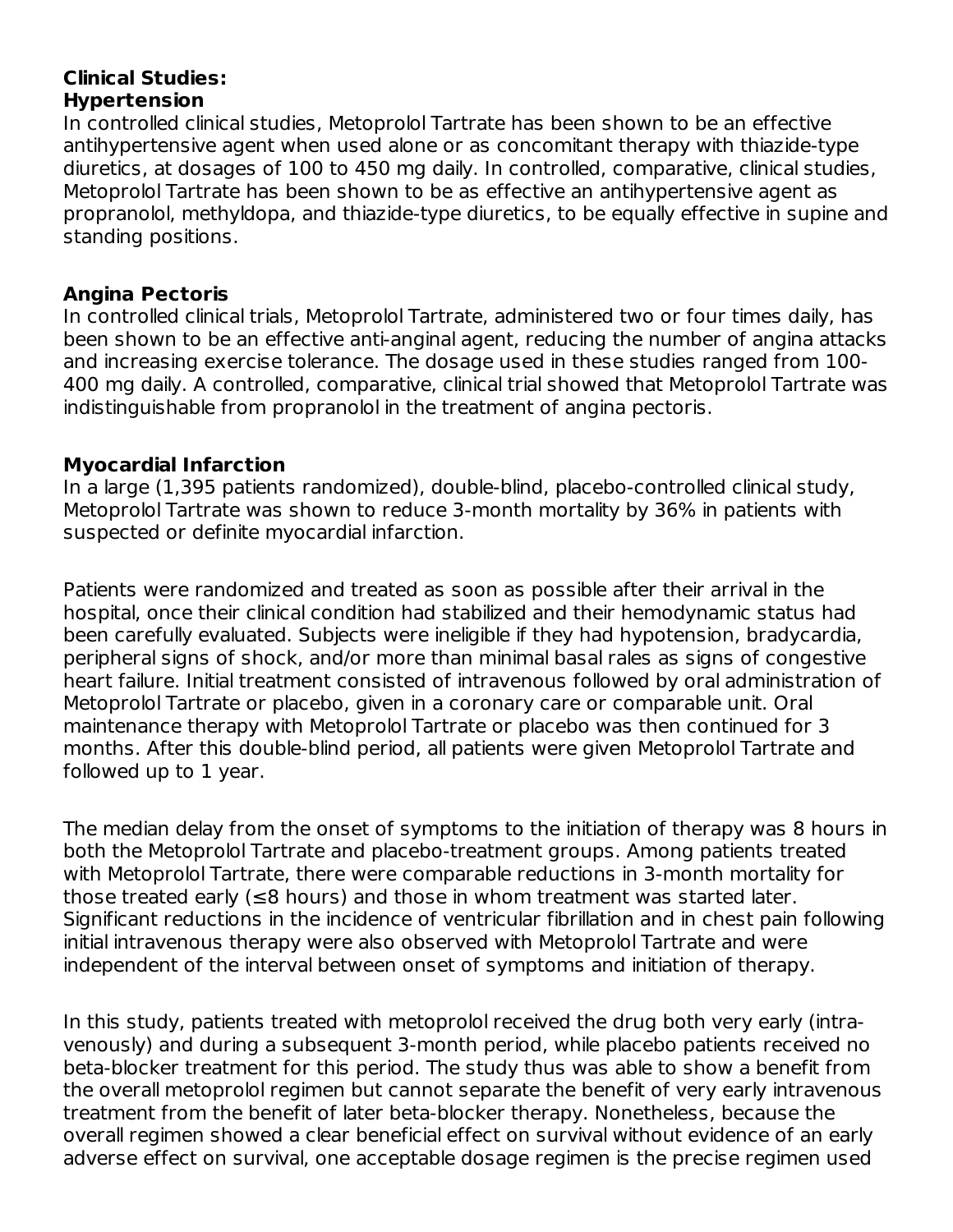in the trial. Because the specific benefit of very early treatment remains to be defined however, it is also reasonable to administer the drug orally to patients at a later time as is recommended for certain other beta blockers.

### **INDICATIONS AND USAGE**

### **Hypertension**

Metoprolol tartrate tablets are indicated for the treatment of hypertension. They may be used alone or in combination with other antihypertensive agents.

## **Angina Pectoris**

Metoprolol tartrate tablets are indicated in the long-term treatment of angina pectoris.

### **Myocardial Infarction**

Metoprolol tartrate tablets are indicated in the treatment of hemodynamically stable patients with definite or suspected acute myocardial infarction to reduce cardiovascular mortality when used alone or in conjunction with intravenous metoprolol tartrate. Oral metoprolol tartrate therapy can be initiated after intravenous metoprolol tartrate therapy, or alternatively, oral treatment can begin within 3 to 10 days of acute event**(**see **DOSAGE AND ADMINISTRATION, CONTRAINDICATIONS,** and **WARNINGS)**.

## **CONTRAINDICATIONS**

### **Hypertension and Angina**

Metoprolol tartrate is contraindicated in sinus bradycardia, heart block greater than first degree, cardiogenic shock, and overt cardiac failure (see **WARNINGS**).

Hypersensitivity to metoprolol and related derivatives, or to any of the excipients; hypersensitivity to other beta-blockers (cross sensitivity between beta-blockers can occur). Sick-sinus syndrome.

Severe peripheral arterial circulatory disorders.

### **Myocardial Infarction**

Metoprolol is contraindicated in patients with a heart rate < 45 beats/min; second- and third-degree heart block; significant first-degree heart block (P-R interval  $3$  0.24 sec); systolic blood pressure < 100 mmHg; or moderate-to-severe cardiac failure (see **WARNINGS**).

## **WARNINGS**

## **Heart Failure**

Beta blockers, like Metoprolol tartrate, can cause depression of myocardial contractility and may precipitate heart failure and cardiogenic shock. If signs or symptoms of heart failure develop, treat the patient according to recommended guidelines. It may be necessary to lower the dose of Metoprolol tartrate tablets or to discontinue it.

## **Ischemic Heart Disease**

Do not abruptly discontinue Metoprolol tartrate therapy in patients with coronary artery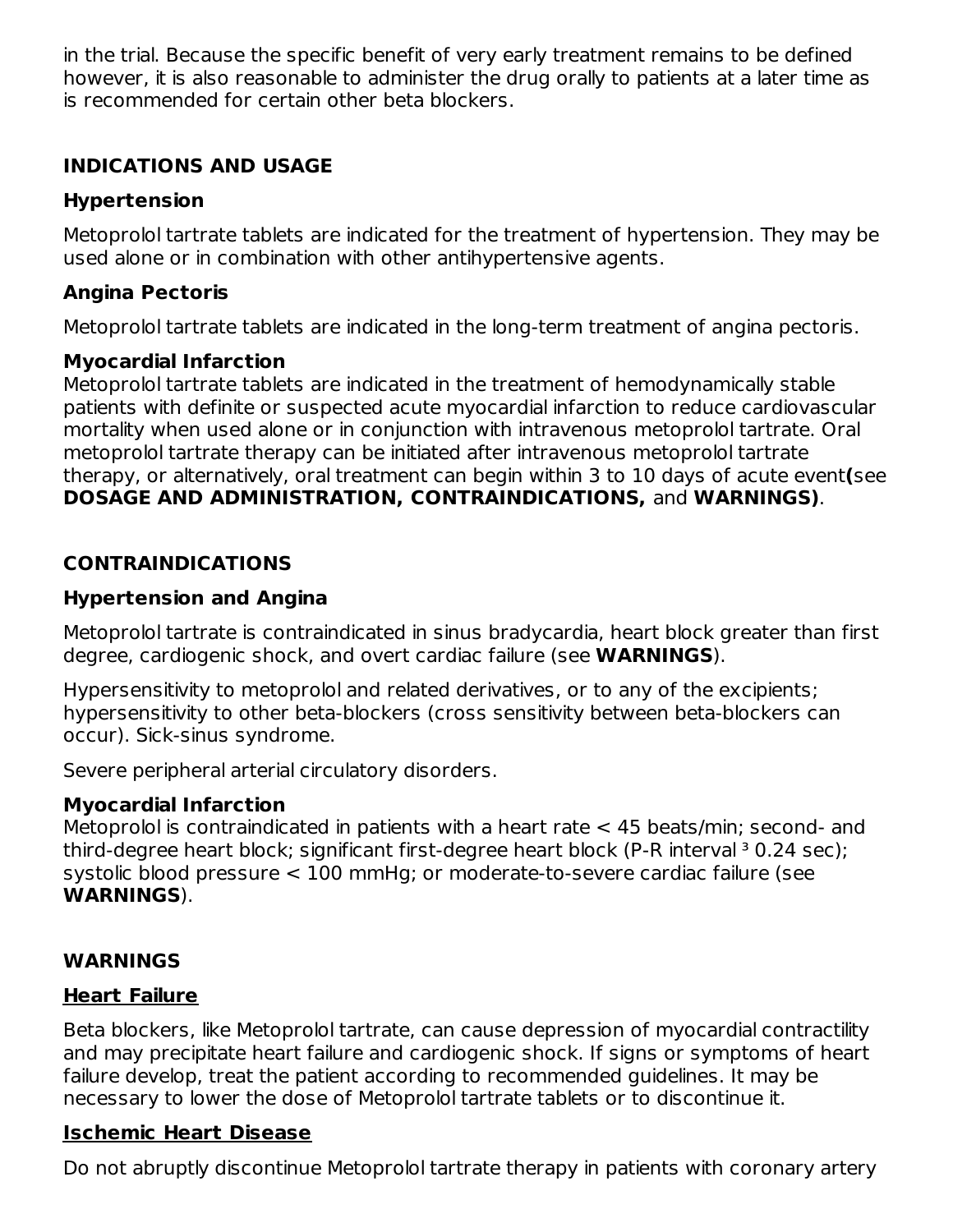disease. Severe exacerbation of angina, myocardial infarction and ventricular arrhythmias have been reported in patients with coronary artery disease following the abrupt discontinuation of therapy with beta-blockers. When discontinuing chronically administered metoprolol tartrate, particularly in patients with coronary artery disease, the dosage should be gradually reduced over a period of 1 to 2 weeks and the patient should be carefully monitored. If angina markedly worsens or acute coronary insufficiency develops, metoprolol tartrate administration should be reinstated promptly, at least temporarily, and other measures appropriate for the management of unstable angina should be taken. Patients should be warned against interruption or discontinuation of therapy without the physician's advice. Because coronary artery disease is common and may be unrecognized, it may be prudent not to discontinue metoprolol tartrate therapy abruptly even in patients treated only for hypertension.

### **Use During Major Surgery:**

Chronically administered beta-blocking therapy should not be routinely withdrawn prior to major surgery; however, the impaired ability of the heart to respond to reflex adrenergic stimuli may augment the risks of general anesthesia and surgical procedures.

### **Bradycardia**

Bradycardia, including sinus pause, heart block, and cardiac arrest have occurred with the use of metoprolol tartrate. Patients with first-degree atrioventricular block, sinus node dysfunction, or conduction disorders may be at increased risk. Monitor heart rate and rhythm in patients receiving metoprolol tartrate. If severe bradycardia develops, reduce or stop metoprolol tartrate.

#### **Exacerbation of Bronchospastic Disease**

Patients with bronchospastic disease should, in general, not receive beta blockers, including metoprolol tartrate. Because of its relative beta1 selectivity, however, metoprolol tartrate may be used in patients with bronchospastic disease who do not respond to, or cannot tolerate, other antihypertensive treatment. Because beta1 selectivity is not absolute use the lowest possible dose of metoprolol tartrate and consider administering metoprolol tartrate in smaller doses three times daily, instead of larger doses two times daily, to avoid the higher plasma levels associated with the longer dosing interval (see **DOSAGE AND ADMINISTRATION**).Bronchodilators, including beta2 agonists, should be readily available or administered concomitantly.

**Diabetes and Hypoglycemia:**Beta blockers may mask tachycardia occurring with hypoglycemia, but other manifestations such as dizziness and sweating may not be significantly affected.

### **Pheochromocytoma:**

If metoprolol is used in the setting of pheochromocytoma, it should be given in combination with an alpha blocker, and only after the alpha blocker has been initiated. Administration of beta blockers alone in the setting of pheochromocytoma has been associated with a paradoxical increase in blood pressure due to the attenuation of betamediated vasodilatation in skeletal muscle.

### **Thyrotoxicosis:**

Metoprolol tartrate may mask certain clinical signs (e.g., tachycardia) of hyperthyroidism. Avoid abrupt withdrawal of beta blockade, which might precipitate a thyroid storm.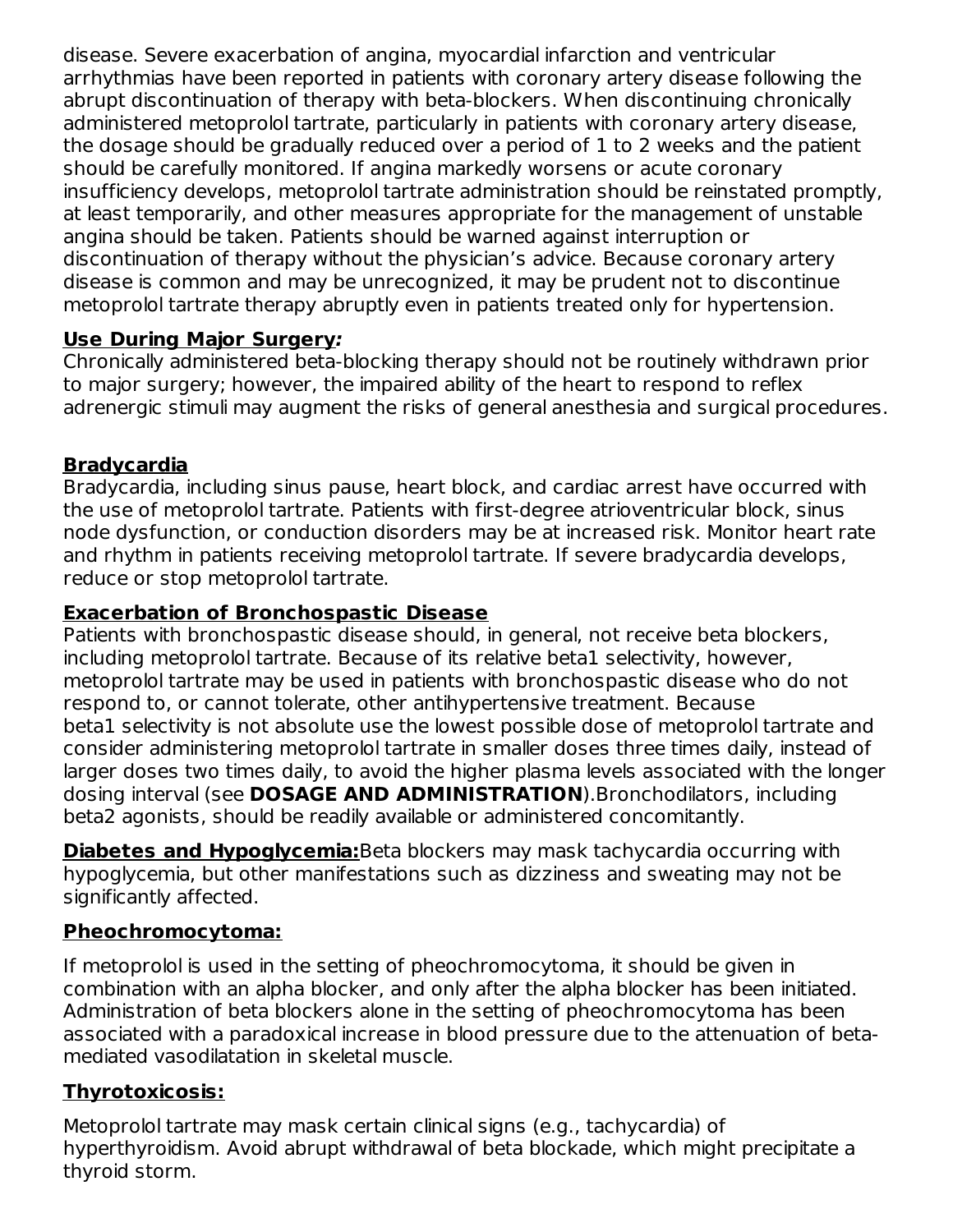#### **PRECAUTIONS**

### **Risk of Anaphylactic Reactions**

While taking beta blockers, patients with a history of severe anaphylactic reaction to a variety of allergens may be more reactive to repeated challenge, either accidental, diagnostic, or therapeutic. Such patients may be unresponsive to the usual doses of epinephrine used to treat allergic reaction.

### **Information for Patients**

Advise patients to take metoprolol tartrate regularly and continuously, as directed, with or immediately following meals. If a dose should be missed, the patient should take only the next scheduled dose (without doubling it). Patients should not discontinue metoprolol tartrate without consulting the physician.

Advise patients (1) to avoid operating automobiles and machinery or engaging in other tasks requiring alertness until the patient's response to therapy with metoprolol tartrate has been determined; (2) to contact the physician if any difficulty in breathing occurs; (3) to inform the physician or dentist before any type of surgery that he or she is taking metoprolol tartrate.

### **Drug Interactions**

**Catecholamine-depleting drugs:** Catecholamine-depleting drugs (e.g., reserpine) may have an additive effect when given with beta-blocking agents or monoamine oxidase (MAO) inhibitors. Observe patients treated with metoprolol tartrate plus a catecholamine depletor for evidence of hypotension or marked bradycardia, which may produce vertigo, syncope, or postural hypotension. In addition, possibly significant hypertension may theoretically occur up to 14 days following discontinuation of the concomitant administration with an irreversible MAO inhibitor.

**Digitalis glycosides and beta blockers:** Both digitalis glycosides and beta blockers slow atrioventricular conduction and decrease heart rate. Concomitant use can increase the risk of bradycardia. Monitor heart rate and PR interval.

**Calcium channel blockers:** Concomitant administration of a beta-adrenergic antagonist with a calcium channel blocker may produce an additive reduction in myocardial contractility because of negative chronotropic and inotropic effects.

**CYP2D6 Inhibitors:** Potent inhibitors of the CYP2D6 enzyme may increase the plasma concentration of metoprolol tartrate which would mimic the pharmacokinetics of CYP2D6 poor metabolizer (see Pharmacokinetics section). Increase in plasma concentrations of metoprolol would decrease the cardioselectivity of metoprolol. Known clinically significant potent inhibitors of CYP2D6 are antidepressants such as fluvoxamine, fluoxetine, paroxetine, sertraline, bupropion, clomipramine, and desipramine; antipsychotics such as chlorpromazine, fluphenazine, haloperidol, and thioridazine; antiarrhythmics such as quinidine or propafenone; antiretrovirals such as ritonavir; antihistamines such as diphenhydramine; antimalarials such as hydroxychloroquine or quinidine; antifungals such as terbinafine.

**Hydralazine:** Concomitant administration of hydralazine may inhibit presystemic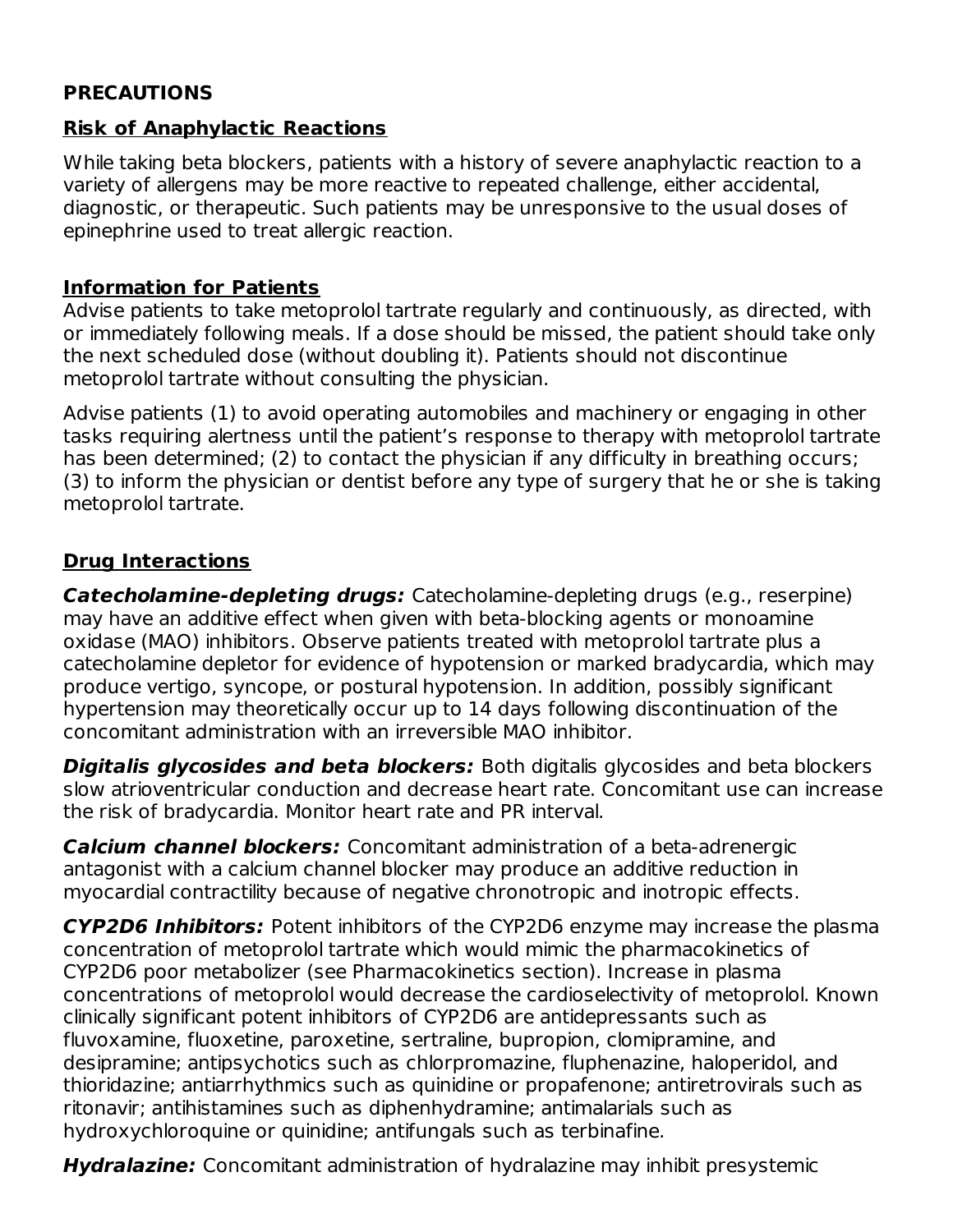metabolism of metoprolol leading to increased concentrations of metoprolol.

**Alpha-adrenergic agents:** Antihypertensive effect of alpha-adrenergic blockers such as guanethidine, betanidine, reserpine, alpha-methyldopa or clonidine may be potentiated by beta-blockers including metoprolol tartrate. Beta- adrenergic blockers may also potentiate the postural hypotensive effect of the first dose of prazosin, probably by preventing reflex tachycardia. On the contrary, beta adrenergic blockers may also potentiate the hypertensive response to withdrawal of clonidine in patients receiving concomitant clonidine and beta-adrenergic blocker. If a patient is treated with clonidine and metoprolol tartrate concurrently, and clonidine treatment is to be discontinued, stop metoprolol tartrate several days before clonidine is withdrawn. Rebound hypertension that can follow withdrawal of clonidine may be increased in patients receiving concurrent beta-blocker treatment.

**Ergot alkaloid:** Concomitant administration with beta-blockers may enhance the vasoconstrictive action of ergot alkaloids.

**Dipyridamole:** In general, administration of a beta-blocker should be withheld before dipyridamole testing, with careful monitoring of heart rate following the dipyridamole injection.

Carcinogenesis, Mutagenesis, Impairment of Fertility

Long-term studies in animals have been conducted to evaluate carcinogenic potential. In a 2- year study in rats at three oral dosage levels of up to 800 mg/kg per day, there was no increase in the development of spontaneously occurring benign or malignant neoplasms of any type. The only histologic changes that appeared to be drug related were an increased incidence of generally mild focal accumulation of foamy macrophages in pulmonary alveoli and a slight increase in biliary hyperplasia. In a 21-month study in Swiss albino mice at three oral dosage levels of up to 750 mg/kg per day, benign lung tumors (small adenomas) occurred more frequently in female mice receiving the highest dose than in untreated control animals. There was no increase in malignant or total (benign plus malignant) lung tumors, or in the overall incidence of tumors or malignant tumors. This 21-month study was repeated in CD-1 mice, and no statistically or biologically significant differences were observed between treated and control mice of either sex for any type of tumor.

All mutagenicity tests performed (a dominant lethal study in mice, chromosome studies in somatic cells, a Salmonella/mammalian-microsome mutagenicity test, and a nucleus anomaly test in somatic interphase nuclei) were negative.

Reproduction toxicity studies in mice, rats and rabbits did not indicate teratogenic potential for metoprolol tartrate. Embryotoxicity and/or fetotoxicity in rats and rabbits were noted starting at doses of 50 mg/kg in rats and 25 mg/kg in rabbits, as demonstrated by increases in preimplantation loss, decreases in the number of viable fetuses per dose, and/or decreases in neonatal survival. High doses were associated with some maternal toxicity, and growth delay of the offspring in utero, which was reflected in minimally lower weights at birth. The oral NOAELs for embryo-fetal development in mice, rats, and rabbits were considered to be 25, 200, and 12.5 mg/kg. This corresponds to dose levels that are approximately 0.3, 4, and 0.5 times,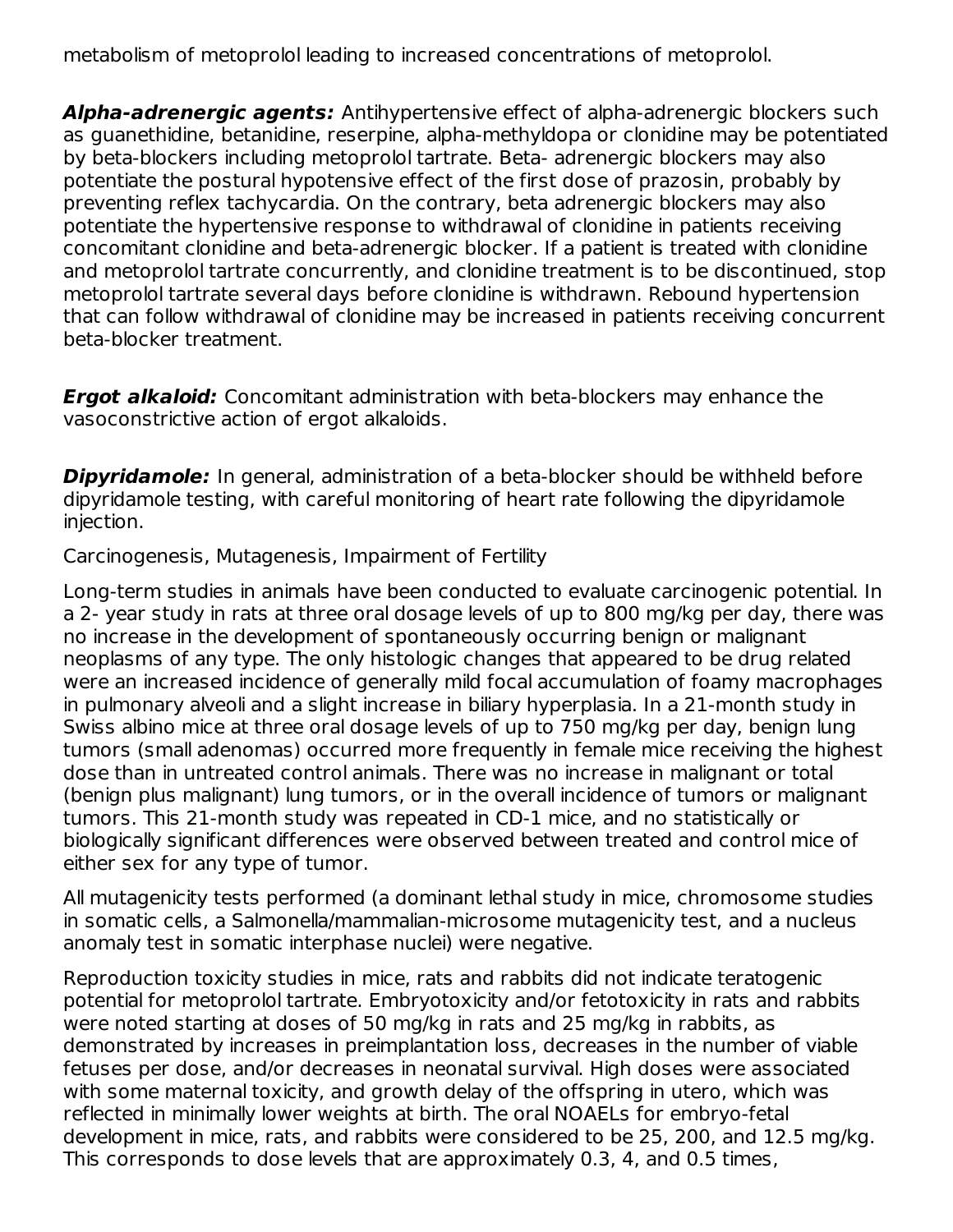respectively, when based on surface area, the maximum human oral dose (8 mg/kg/day) of metoprolol tartrate. Metoprolol tartrate has been associated with reversible adverse effects on spermatogenesis starting at oral dose levels of 3.5 mg/kg in rats (a dose that is only 0.1-times the human dose, when based on surface area), although other studies have shown no effect of metoprolol tartrate on reproductive performance in male rats.

### **Pregnancy Category C**

Upon confirming the diagnosis of pregnancy, women should immediately inform the doctor.

Metoprolol has been shown to increase postimplantation loss and decrease neonatal survival

in rats at doses up to 11 times the maximum daily human dose of 450 mg, when based on surface area. Distribution studies in mice confirm exposure of the fetus when metoprolol is administered to the pregnant animal. These limited animal studies do not indicate direct or indirect harmful effects with respect to teratogenicity (see Carcinogenesis, Mutagenesis, Impairment of Fertility).There are no adequate and wellcontrolled studies in pregnant women. The amount of data on the use of metoprolol in pregnant women is limited. The risk to the fetus/mother is unknown. Because animal reproduction studies are not always predictive of human response, this drug should be used during pregnancy only if clearly needed.

#### Nursing Mothers

Metoprolol is excreted in breast milk in a very small quantity. An infant consuming 1 liter of breast milk daily would receive a dose of less than 1 mg of the drug.

#### **Fertility**

The effects of metoprolol tartrate on the fertility of human have not been studied.

Metoprolol tartrate showed effects on spermatogenesis in male rats at a therapeutic dose level, but had no effect on rates of conception at higher doses in animal fertility studies (see Carcinogenesis, Mutagenesis, Impairment of Fertility).

Pediatric Use Safety and effectiveness in pediatric patients have not been established.

Geriatric Use

Clinical trials of metoprolol tartrate USP, in hypertension did not include sufficient numbers of elderly patients to determine whether patients over 65 years of age differ from younger subjects in their response to metoprolol tartrate. Other reported clinical experience in elderly hypertensive patients has not identified any difference in response from younger patients.

In worldwide clinical trials of metoprolol tartrate in myocardial infarction, where approximately 478 patients were over 65 years of age (0 over 75 years of age), no agerelated differences in safety and effectiveness were found. Other reported clinical experience in myocardial infarction has not identified differences in response between the elderly and younger patients. However, greater sensitivity of some elderly individuals taking metoprolol tartrate cannot be categorically ruled out. Therefore, in general, it is recommended that dosing proceed with caution in this population.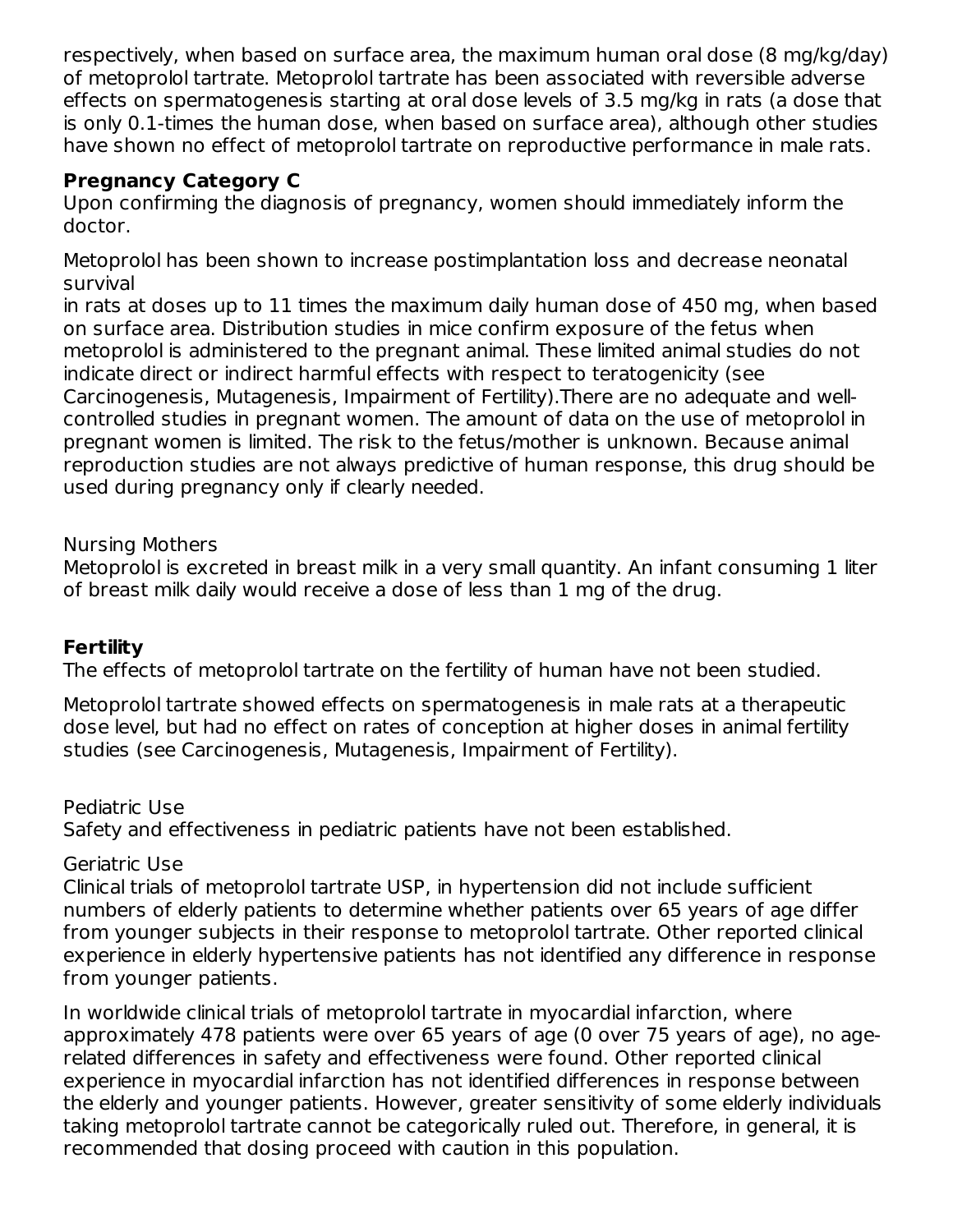### **ADVERSE REACTIONS**

Hypertension and Angina

Most adverse effects have been mild and transient.

**Central Nervous System:** Tiredness and dizziness have occurred in about 10 of 100 patients. Depression has been reported in about 5 of 100 patients. Mental confusion and short-term memory loss have been reported. Headache, nightmares, and insomnia have also been reported.

**Cardiovascular:** Shortness of breath and bradycardia have occurred in approximately 3 of 100 patients. Cold extremities; arterial insufficiency, usually of the Raynaud type; palpitations; congestive heart failure; peripheral edema; and hypotension have been reported in about 1 of 100 patients. Gangrene in patients with pre-existing severe peripheral circulatory disorders has also been reported very rarely. see **CONTRAINDICATIONS, WARNINGS,** and **PRECAUTIONS**.)

**Respiratory:** Wheezing (bronchospasm) and dyspnea have been reported in about 1 of 100 patients (see **WARNINGS**). Rhinitis has also been reported.

**Gastrointestinal:** Diarrhea has occurred in about 5 of 100 patients. Nausea, dry mouth, gastric pain, constipation, flatulence, and heartburn have been reported in about 1 of 100 patients. Vomiting was a common occurrence. Post-marketing experience reveals very rare reports of hepatitis, jaundice and non-specific hepatic dysfunction. Isolated cases of transaminase, alkaline phosphatase and lactic dehydrogenase elevations have also been reported.

**Hypersensitive Reactions:** Pruritus or rash have occurred in about 5 of 100 patients. Very rarely, photosensitivity and worsening of psoriasis has been reported.

**Miscellaneous:** Peyronie's disease has been reported in fewer than 1 of 100,000 patients. Musculoskeletal pain, blurred vision, and tinnitus have also been reported.

There have been rare reports of reversible alopecia, agranulocytosis, and dry eyes. Discontinuation of the drug should be considered if any such reaction is not otherwise explicable. There have been very rare reports of weight gain, arthritis, and retroperitoneal fibrosis (relationship to metoprolol tartrate has not been definitely established).

The oculomucocutaneous syndrome associated with the beta blocker practolol has not been reported with metoprolol tartrate.

### **Myocardial Infarction**

.

**Central Nervous System:** Tiredness has been reported in about 1 of 100 patients. Vertigo, sleep disturbances, hallucinations, headache, dizziness, visual disturbances, confusion, and reduced libido have also been reported, but a drug relationship is not clear.

**Cardiovascular:** In the randomized comparison of metoprolol and placebo described in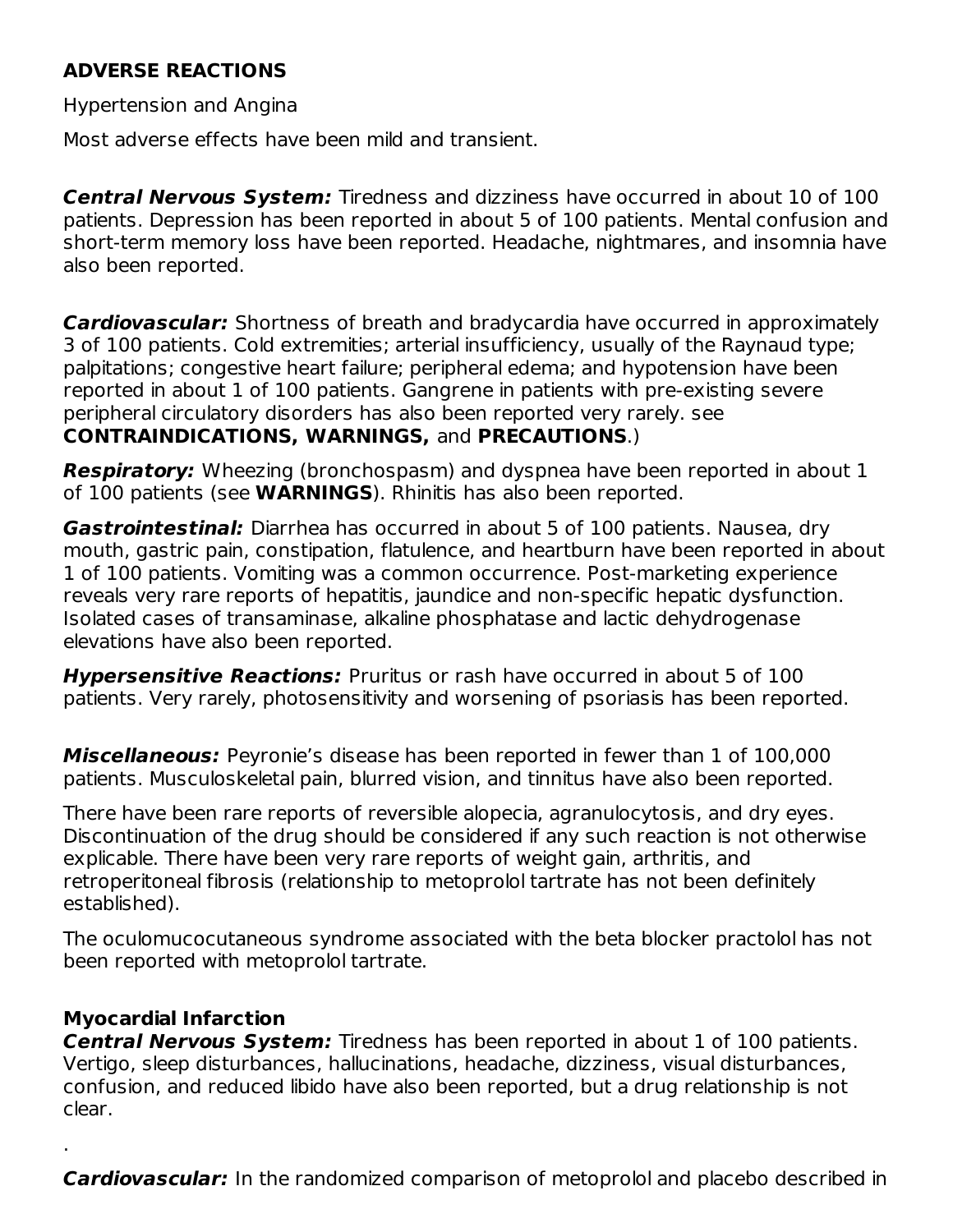**Cardiovascular:** In the randomized comparison of metoprolol and placebo described in the CLINICAL PHARMACOLOGY section, the following adverse reactions were reported:

|                         | Metoprolol | Placebo |
|-------------------------|------------|---------|
| Hypotension             | 27.4%      | 23.2%   |
| (systolicBP<90mmHg)     |            |         |
| Bradycardia             | 15.9%      | 6.7%    |
| (heartrate<40beats/min) |            |         |
| Second-or               | 4.7%       | 4.7%    |
| third-degreeheartblock  |            |         |
| First-degree heartblock | 5.3%       | 1.9%    |
| $(P-R\ge0.26sec)$       |            |         |
| Heartfailure            | 27.5%      | 29.6%   |

**Respiratory:** Dyspnea of pulmonary origin has been reported in fewer than 1 of 100 patients.

**Gastrointestinal:** Nausea and abdominal pain have been reported in fewer than 1 of 100 patients.

**Dermatologic:** Rash and worsened psoriasis have been reported, but a drug relationship is not clear.

**Miscellaneous:** Unstable diabetes and claudication have been reported, but a drug relationship is not clear.

#### **Potential Adverse Reactions**

A variety of adverse reactions not listed above have been reported with other betaadrenergic blocking agents and should be considered potential adverse reactions to metoprolol tartrate.

**Central Nervous System:** Reversible mental depression progressing to catatonia; an acute reversible syndrome characterized by disorientation for time and place, shortterm memory loss, emotional lability, slightly clouded sensorium, and decreased performance on neuropsychometrics.

**Cardiovascular:** Intensification of AV block (see CONTRAINDICATIONS).

**Hematologic:** Agranulocytosis, nonthrombocytopenic purpura, thrombocytopenic purpura.

**Hypersensitive Reactions:** Fever combined with aching and sore throat, laryngospasm, and respiratory distress.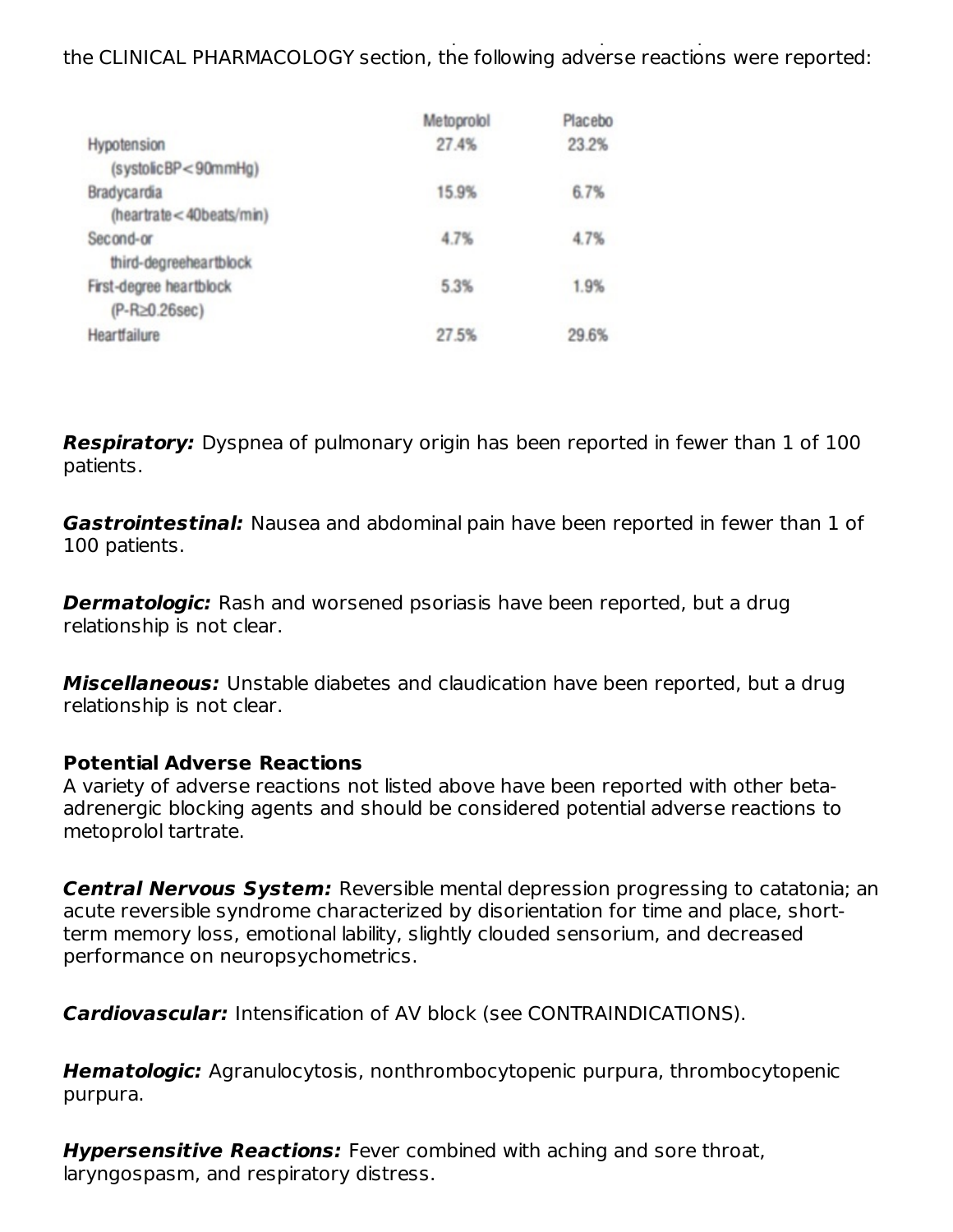### **Postmarketing Experience**

The following adverse reactions have been reported during postapproval use of metoprolol tartrate: confusional state, an increase in blood triglycerides and a decrease in High Density Lipoprotein (HDL). Because these reports are from a population of uncertain size and are subject to confounding factors, it is not possible to reliably estimate their frequency.

### **OVERDOSAGE**

#### **Acute Toxicity**

Several cases of overdosage have been reported, some leading to death. Oral LD50's (mg/kg): mice, 1158 to 2460; rats, 3090 to 4670.

### **Signs and Symptoms**

Potential signs and symptoms associated with overdosage with metoprolol are bradycardia, hypotension, bronchospasm, myocardial infarction, cardiac failure and death.

#### **Management**

There is no specific antidote. In general, patients with acute or recent myocardial infarction may be more hemodynamically unstable than other patients and should be treated accordingly (see **WARNINGS, Myocardial Infarction**). On the basis of the pharmacologic actions of metoprolol tartrate, the following general measures should be employed:

**Elimination of the Drug:** Gastric lavage should be performed.

Other clinical manifestations of overdose should be managed symptomatically based on modern methods of intensive care.

**Hypotension:** A vasopressor should be administered, e.g., levarterenol or dopamine. **Bronchospasm:** A beta -stimulating agent and/or a theophylline derivative should be 2 administered.

**Cardiac Failure:** A digitalis glycoside and diuretic should be administered. In shock resulting from inadequate cardiac contractility, administration of dobutamine, isoproterenol, or glucagon may be considered.

## **DOSAGE AND ADMINISTRATION**

## **Hypertension**

The dosage of metoprolol tartrate tablets should be individualized. Metoprolol tartrate tablets should be taken with or immediately following meals. The usual initial dosage of Metoprolol tartrate tablets is 100 mg daily in single or divided doses, whether used alone or added to a diuretic. The dosage may be increased at weekly (or longer) intervals until optimum blood pressure reduction is achieved. In general, the maximum effect of any given dosage level will be apparent after 1 week of therapy. The effective dosage range of Metoprolol tartrate tablets is 100 to 450 mg per day. Dosages above 450 mg per day have not been studied. While once-daily dosing is effective and can maintain a reduction in blood pressure throughout the day, lower doses (especially 100 mg) may not maintain a full effect at the end of the 24-hour period, and larger or more frequent daily doses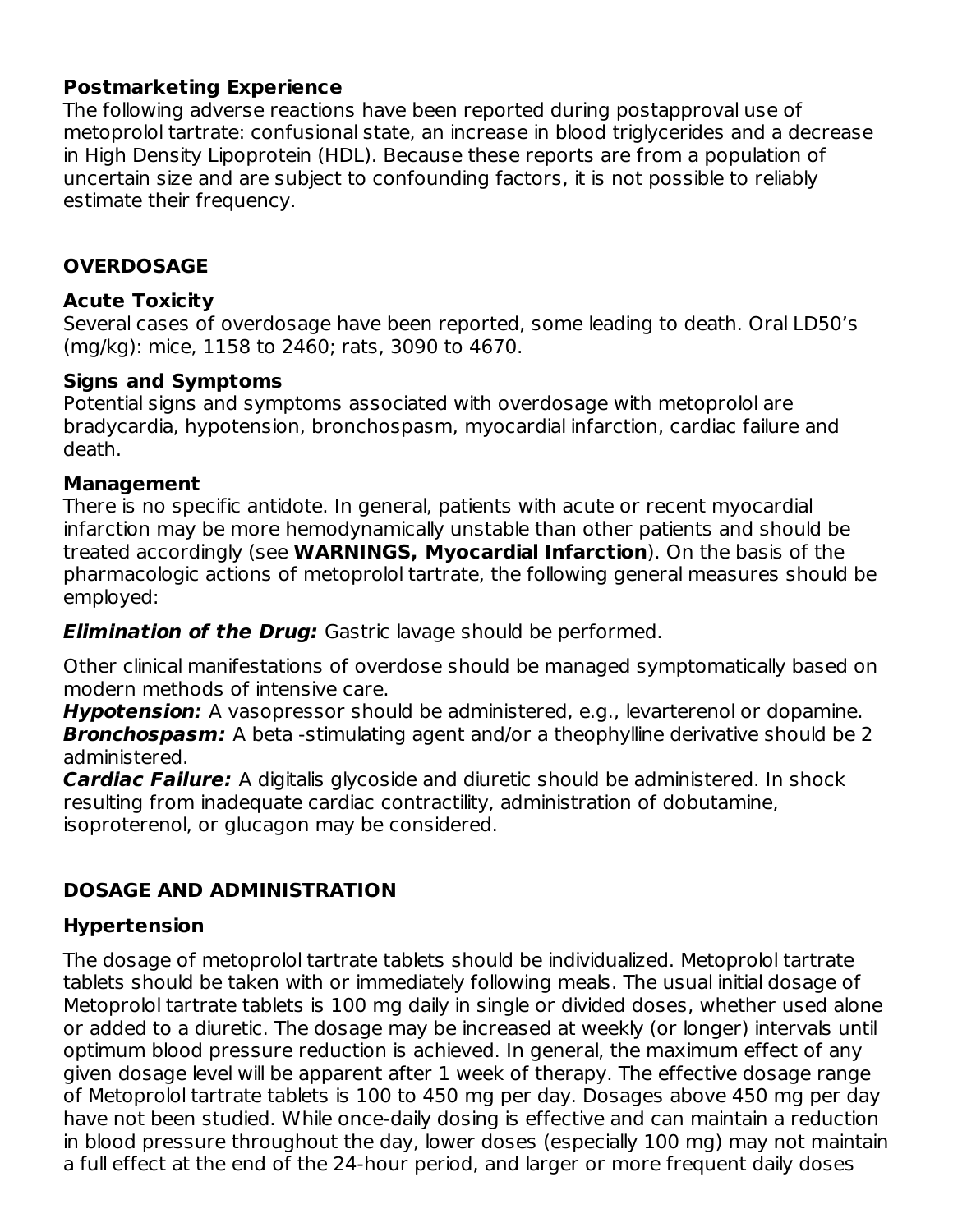may be required. This can be evaluated by measuring blood pressure near the end of the dosing interval to determine whether satisfactory control is being maintained throughout the day. Beta selectivity diminishes as the dose of metoprolol is increased.

## **Angina Pectoris**

The dosage of metoprolol tartrate tablets should be individualized. Metoprolol tartrate tablets should be taken with or immediately following meals. The usual initial dosage of Metoprolol tartrate tablets is 100 mg daily, given in two divided doses. The dosage may be gradually increased at weekly intervals until optimum clinical response has been obtained or there is pronounced slowing of the heart rate. The effective dosage range of Metoprolol tartrate tablets is 100 to 400 mg per day. Dosages above 400 mg per day have not been studied. If treatment is to be discontinued, the dosage should be reduced gradually over a period of 1 to 2 weeks (see **WARNINGS**).

## **Myocardial Infarction**

**Early Treatment:** During the early phase of definite or suspected acute myocardial infarction, treatment with metoprolol tartrate can be initiated as soon as possible after the patient's arrival

in the hospital. Such treatment should be initiated in a coronary care or similar unit immediately after the patient's hemodynamic condition has stabilized. Treatment in this early phase should begin with the intravenous administration of three bolus injections of 5 mg of metoprolol tartrate each; the injections should be given at approximately 2 minute intervals. During the intravenous administration of metoprolol, blood pressure, heart rate,and electrocardiogram should be carefully monitored.In patients who tolerate the full intravenous dose (15 mg), metoprolol tartrate tablets, 50 mg every 6 hours, should be initiated 15 minutes after the last intravenous dose and continued for 48 hours. Thereafter, patients should receive a maintenance dosage of 100 mg twice daily (see **Late Treatment** below).

Patients who appear not to tolerate the full intravenous dose should be started on metoprolol tartrate tablets either 25 mg or 50 mg every 6 hours (depending on the degree of intolerance)

15 minutes after the last intravenous dose or as soon as their clinical condition allows. In patients with severe intolerance, treatment with metoprolol should be discontinued (see **WARNINGS**).

**Late Treatment:** Patients with contraindications to treatment during the early phase of suspected or definite myocardial infarction, patients who appear not to tolerate the full early treatment, and

patients in whom the physician wishes to delay therapy for any other reason should be started on metoprolol tartrate tablets, 100 mg twice daily, as soon as their clinical condition allows. Therapy should be continued for at least 3 months. Although the efficacy of metoprolol beyond 3 months has not been conclusively established, data from studies with other beta blockers suggest that treatment should be continued for 1 to 3 years.

## Special populations

**Pediatric patients:** No pediatric studies have been performed. The safety and efficacy of Metoprolol Tartrate in pediatric patients have not been established.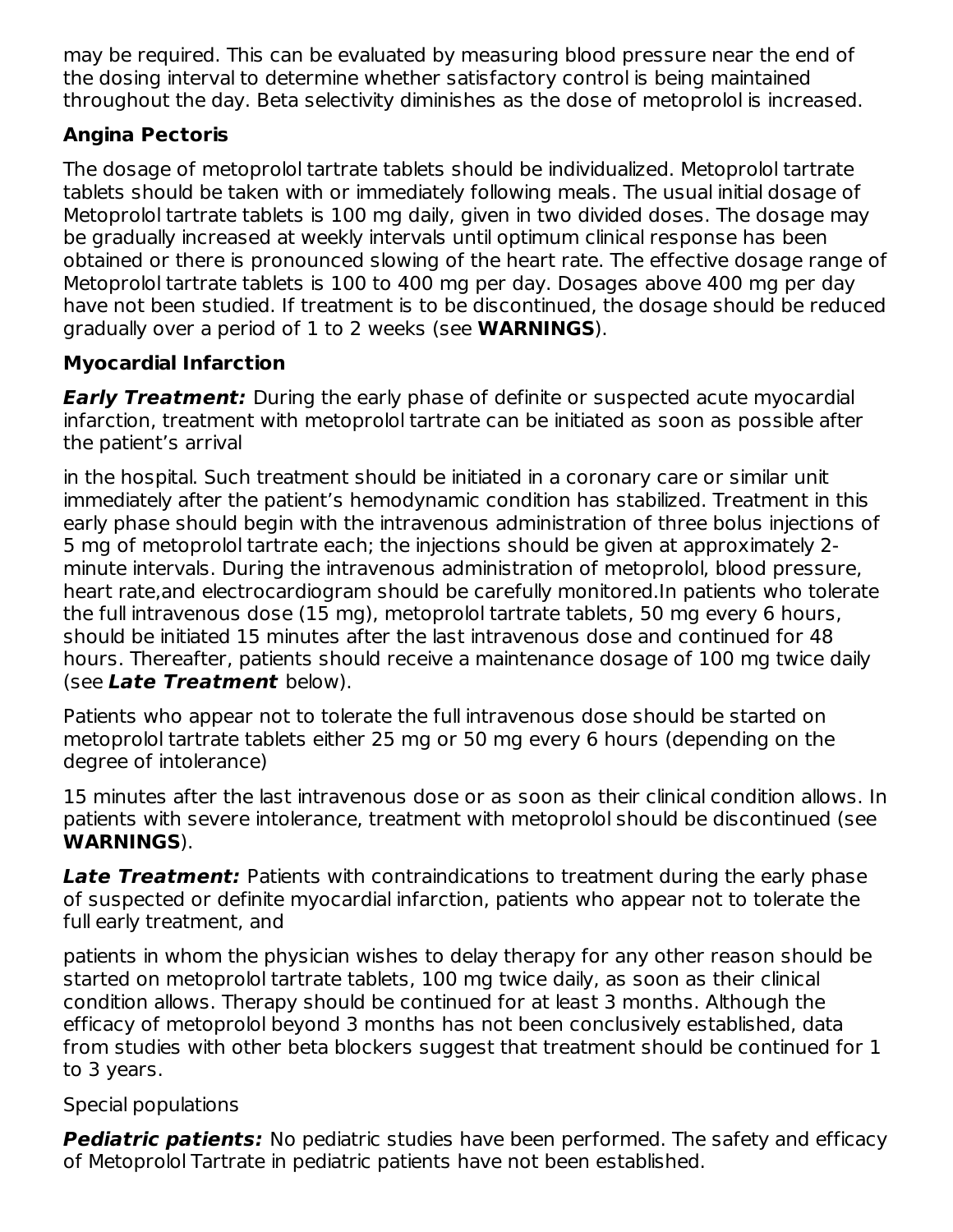**Renal impairment:** No dose adjustment of Metoprolol Tartrate is required in patients with renal impairment.

**Hepatic impairment:** Metoprolol Tartrate blood levels are likely to increase substantially in patients with hepatic impairment. Therefore, Metoprolol Tartrate should be initiated at low doses with cautious gradual dose titration according to clinical response.

**Geriatric patients (>65 years):** In general, use a low initial starting dose in elderly patients given their greater frequency of decreased hepatic, renal, or cardiac function, and of concomitant disease or other drug therapy.

**Method of administration:** For oral treatment, the tablets should be swallowed unchewed with a glass of water. Metoprolol Tartrate should always be taken in standardized relation with meals. If the physician asks the patient to take Metoprolol Tartrate either before breakfast or with breakfast, then the patient should continue taking Metoprolol Tartrate with the same schedule during the course of therapy.

### **HOW SUPPLIED**

**Metoprolol Tartrate Tablets USP, 25 mg -** White, circular, film coated tablets debossed with "1" on one side and plain on the other side

| Bottles of 30 NDC 57664-506-54   |  |
|----------------------------------|--|
|                                  |  |
| Bottles of 100 NDC 57664-506-52  |  |
| Bottles of 1000 NDC 57664-506-58 |  |

**Metoprolol Tartrate Tablets USP, 50 mg -** Round, white film coated tablets with "477" debossed on one side and scored on the other side

Bottles of 100 ................NDC 57664-477-52

Bottles of 1000...............NDC 57664-477-58

**Metoprolol Tartrate Tablets USP, 50 mg -** Capsule-shaped, biconvex, white, scored (debossed 166)

Bottles of 100 ................NDC 57664-166-52 Bottles of 1000 ..............NDC 57664-166-58

**Metoprolol Tartrate Tablets USP, 100 mg -** Round-shaped, film coated, white colored tablets debossed with '162' on one side and 'scored' on the other side.

Bottles of 90 ...................NDC 57664-162-59 Bottles of 100 .................NDC 57664-162-52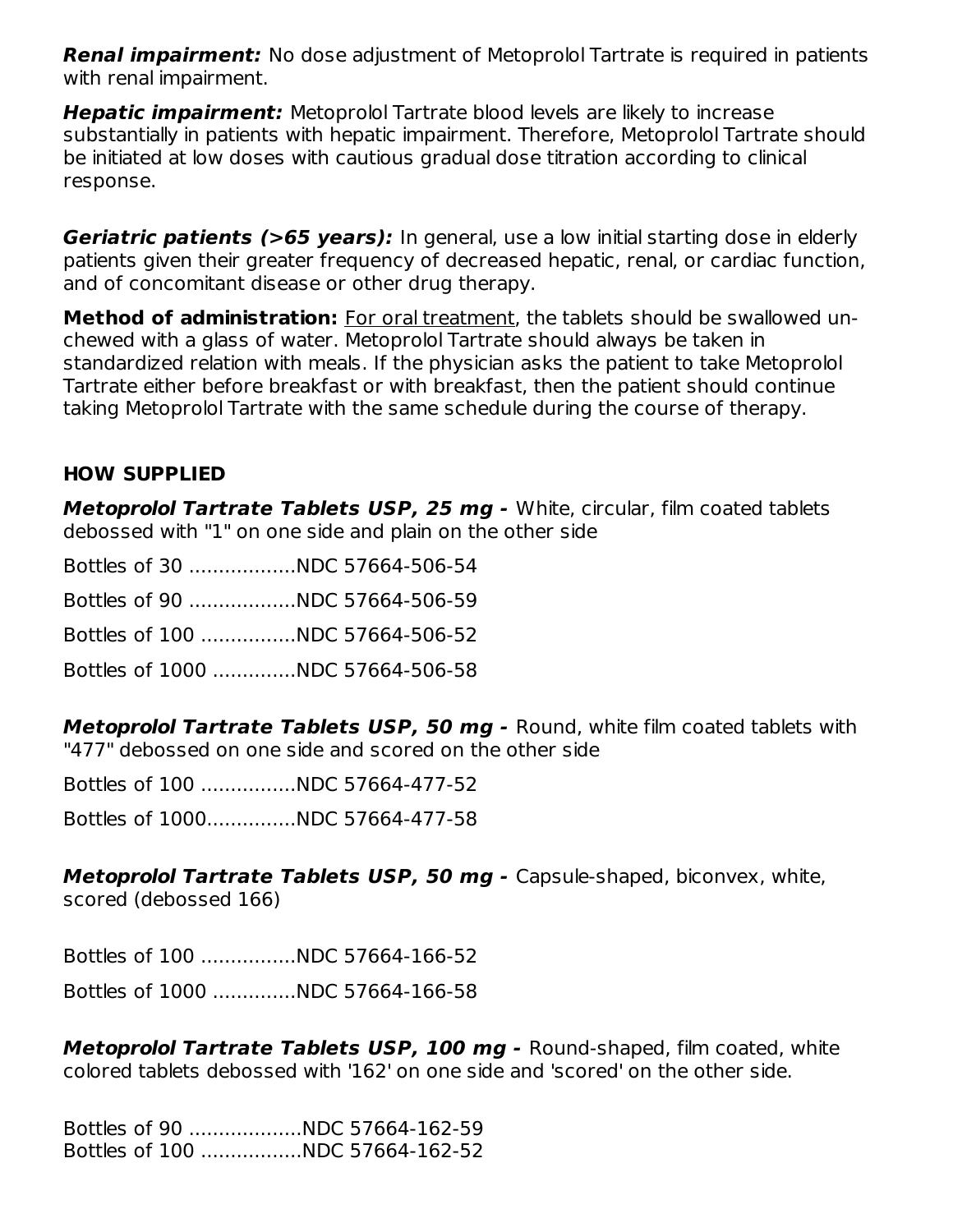Bottles of 1000 ...............NDC 57664-162-58

**Metoprolol Tartrate Tablets USP, 100 mg -** Capsule-shaped, biconvex, white, scored (debossed 167)

Bottles of 90....................NDC 57664-167-59 Bottles of 100 .................NDC 57664-167-52 Bottles of 1000 ...............NDC 57664-167-58

Samples, when available, are identified by the word SAMPLE appearing on each bottle.Store at 20°-25°C (68°-77°F); excursions permitted to 15°-30°C (59°-86°F) [See USP Controlled Room Temperature]. Dispense in tight, light-resistant container (USP). Protect from Moisture.

To report SUSPECTED ADVERSE REACTIONS, contact Sun Pharmaceutical Industries, Inc. at 1-800-818-4555 or FDA at 1-800-FDA-1088 or www.fda.gov/medwatch.

#### **Distributed by:**

Sun Pharmaceutical Industries, Inc.

Cranbury, NJ 08512

#### **Manufactured by:**

Sun Pharmaceutical Industries Limited Survey No. 259/15, Dadra-396 191, (U.T. of D & NH), India. 5094T89 Iss: 07/15

#### **Repackaging Information**

Please reference the **How Supplied** section listed above for a description of individual tablets. This drug product has been received by Aphena Pharma - TN in a manufacturer or distributor packaged configuration and repackaged in full compliance with all applicable cGMP regulations. The package configurations available from Aphena are listed below:

| Count | 25 <sub>mg</sub> |
|-------|------------------|
| 30    | 67544-387-30     |
| 60    | 67544-387-53     |
| 90    | 67544-387-60     |
| 120   | 67544-387-70     |
| 180   | 67544-387-80     |
| 270   | 67544-387-92     |
| 540   | 67544-387-98     |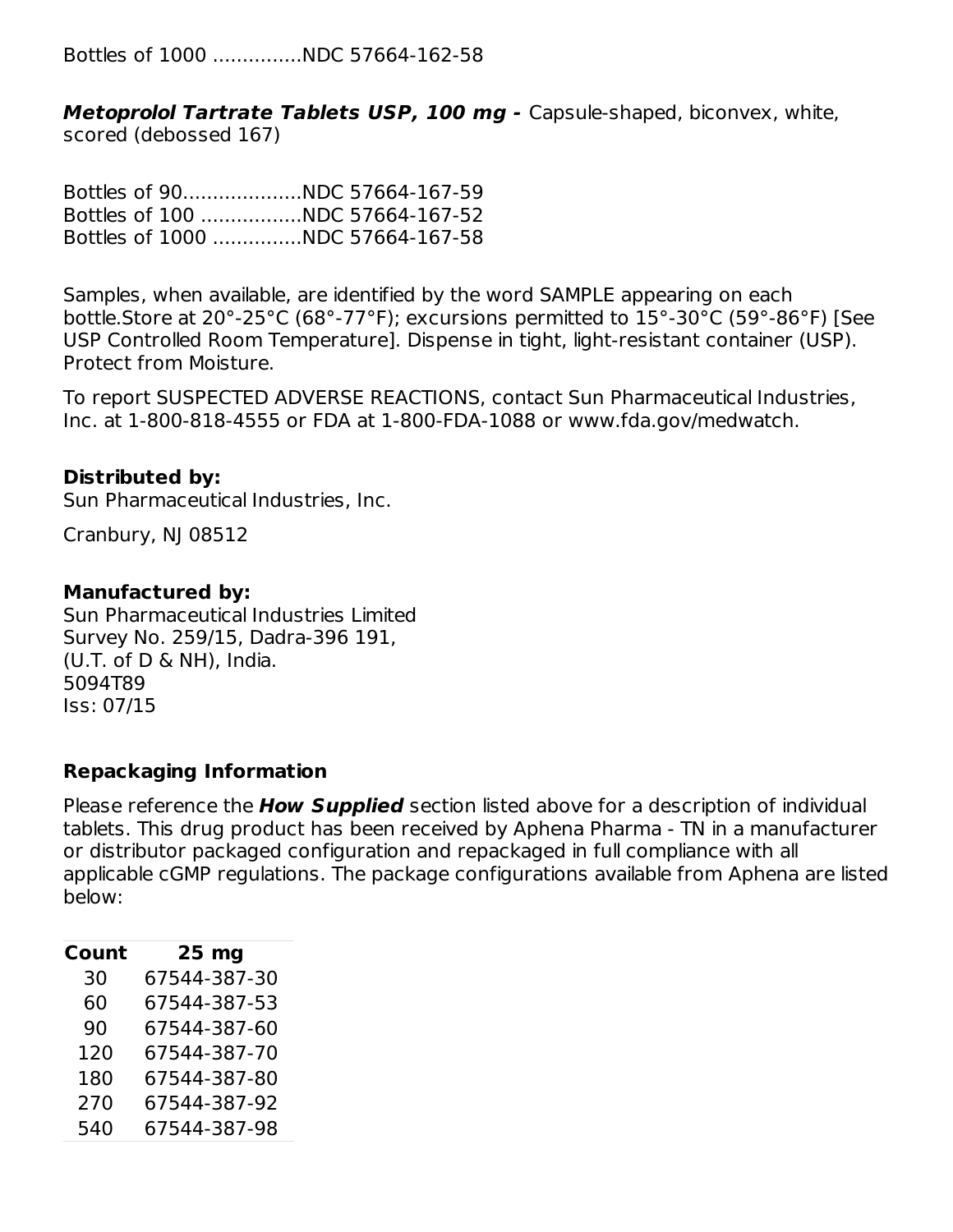Store between 20°-25°C (68°-77°F). See USP Controlled Room Temperature. Dispense in a tight light-resistant container as defined by USP. Keep this and all drugs out of the reach of children.

Repackaged by:



Cookeville, TN 38506

20180830JH

### **PRINCIPAL DISPLAY PANEL - 25 mg**

NDC 67544-387 - Metoprolol Tartrate 25 mg - Rx Only





| <b>METOPROLOL TARTRATE</b><br>metoprolol tartrate tablet                        |                                          |                              |                                      |                 |
|---------------------------------------------------------------------------------|------------------------------------------|------------------------------|--------------------------------------|-----------------|
|                                                                                 |                                          |                              |                                      |                 |
| <b>Product Information</b>                                                      |                                          |                              |                                      |                 |
| <b>Product Type</b>                                                             | <b>HUMAN PRESCRIPTION</b><br><b>DRUG</b> | <b>Item Code</b><br>(Source) | NDC:67544-387(NDC:57664-<br>506)     |                 |
| <b>Route of Administration</b>                                                  | ORAL                                     |                              |                                      |                 |
|                                                                                 |                                          |                              |                                      |                 |
| <b>Active Ingredient/Active Moiety</b>                                          |                                          |                              |                                      |                 |
|                                                                                 | <b>Ingredient Name</b>                   |                              | <b>Basis of Strength Strength</b>    |                 |
| <b>METOPROLOL TARTRATE (UNII: W5S57Y3A5L) (METOPROLOL -</b><br>UNII:GEB06NHM23) |                                          |                              | <b>METOPROLOL</b><br><b>TARTRATE</b> | $25 \text{ mg}$ |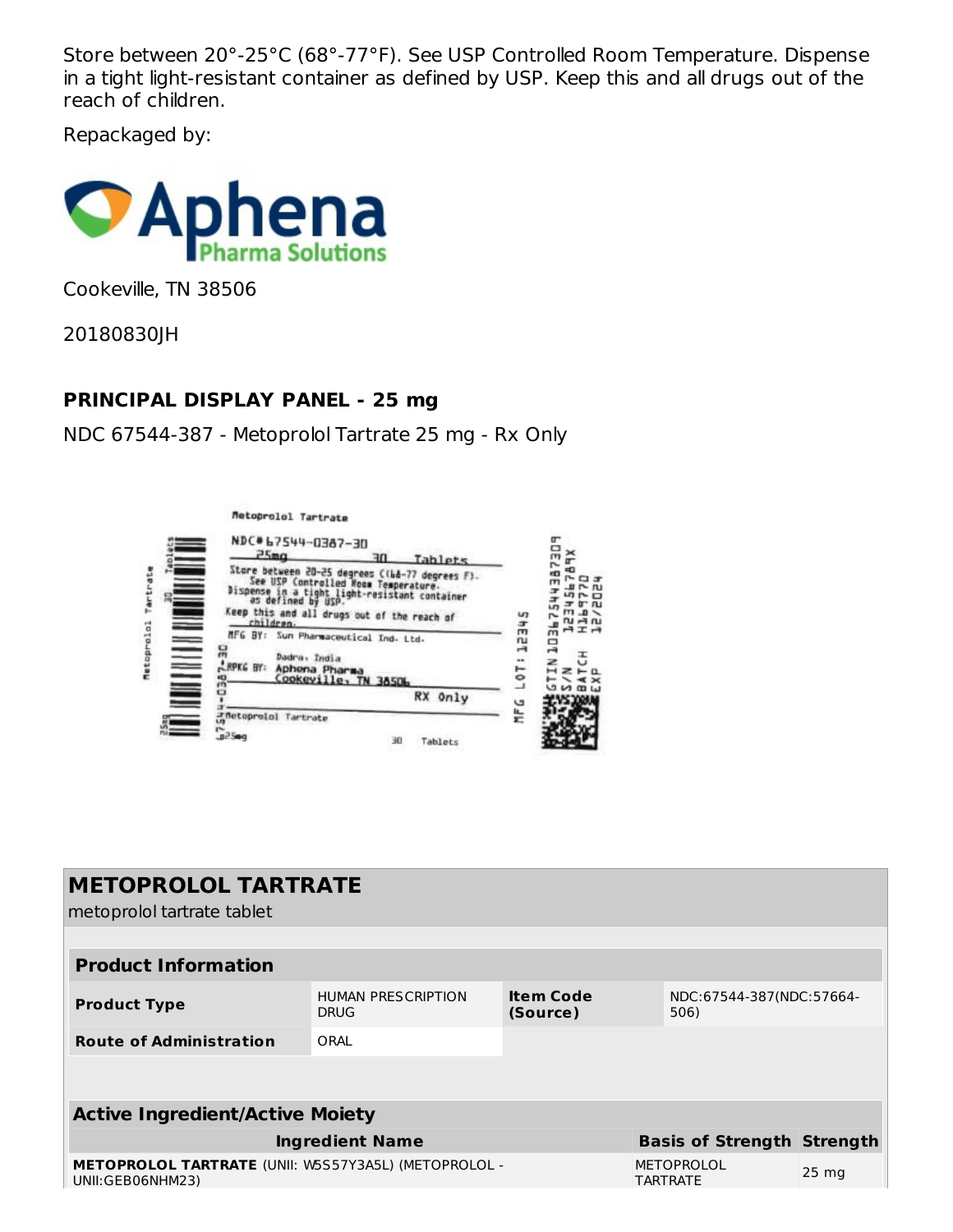| <b>Inactive Ingredients</b>                                     |                 |
|-----------------------------------------------------------------|-----------------|
| <b>Ingredient Name</b>                                          | <b>Strength</b> |
| <b>SILICON DIOXIDE (UNII: ETJ7Z6XBU4)</b>                       |                 |
| <b>HYPROMELLOSES (UNII: 3NXW29V3WO)</b>                         |                 |
| <b>LACTOSE MONOHYDRATE (UNII: EWQ57Q8I5X)</b>                   |                 |
| <b>MAGNESIUM STEARATE (UNII: 70097M6I30)</b>                    |                 |
| <b>CELLULOSE, MICROCRYSTALLINE (UNII: OP1R32D61U)</b>           |                 |
| POLYETHYLENE GLYCOL, UNSPECIFIED (UNII: 3WQ0SDW1A)              |                 |
| <b>POLYSORBATE 20 (UNII: 7T1F30V5YH)</b>                        |                 |
| <b>POVIDONE, UNSPECIFIED (UNII: FZ989GH94E)</b>                 |                 |
| <b>SODIUM STARCH GLYCOLATE TYPE A POTATO (UNII: 5856 3G2A2)</b> |                 |
| <b>TALC</b> (UNII: 7SEV7J4R1U)                                  |                 |
| <b>TITANIUM DIOXIDE (UNII: 15FIX9V2IP)</b>                      |                 |

### **Product Characteristics**

| Color           | WHITE (WHITE)    | <b>Score</b>        | no score        |
|-----------------|------------------|---------------------|-----------------|
| <b>Shape</b>    | ROUND (circular) | <b>Size</b>         | 5 <sub>mm</sub> |
| <b>Flavor</b>   |                  | <b>Imprint Code</b> |                 |
| <b>Contains</b> |                  |                     |                 |

### **Packaging**

| #              | <b>Item Code</b>     | <b>Package Description</b>                                           | <b>Marketing Start</b><br>Date | <b>Marketing End</b><br><b>Date</b> |
|----------------|----------------------|----------------------------------------------------------------------|--------------------------------|-------------------------------------|
| $\mathbf{1}$   | 30                   | NDC:67544-387- 30 in 1 BOTTLE; Type 0: Not a Combination<br>Product  | 07/03/2018                     |                                     |
| $\overline{2}$ | NDC:67544-387-<br>53 | 60 in 1 BOTTLE; Type 0: Not a Combination<br>Product                 | 02/04/2021                     |                                     |
| 3              | 60                   | NDC:67544-387- 90 in 1 BOTTLE; Type 0: Not a Combination<br>Product  | 07/03/2018                     |                                     |
| $\Delta$       | 70                   | NDC:67544-387- 120 in 1 BOTTLE; Type 0: Not a Combination<br>Product | 02/04/2021                     |                                     |
| 5              | 80                   | NDC:67544-387- 180 in 1 BOTTLE; Type 0: Not a Combination<br>Product | 07/03/2018                     |                                     |
| 6              | 92                   | NDC:67544-387- 270 in 1 BOTTLE; Type 0: Not a Combination<br>Product | 02/04/2021                     |                                     |
|                | 98                   | NDC:67544-387- 540 in 1 BOTTLE; Type 0: Not a Combination<br>Product | 02/04/2021                     |                                     |

# **Marketing Information**

| <b>Marketing</b> | <b>Application Number or Monograph</b> | <b>Marketing Start</b> | <b>Marketing End</b> |
|------------------|----------------------------------------|------------------------|----------------------|
| Category         | <b>Citation</b>                        | Date                   | Date                 |
| <b>ANDA</b>      | ANDA076670                             | 06/29/2015             |                      |